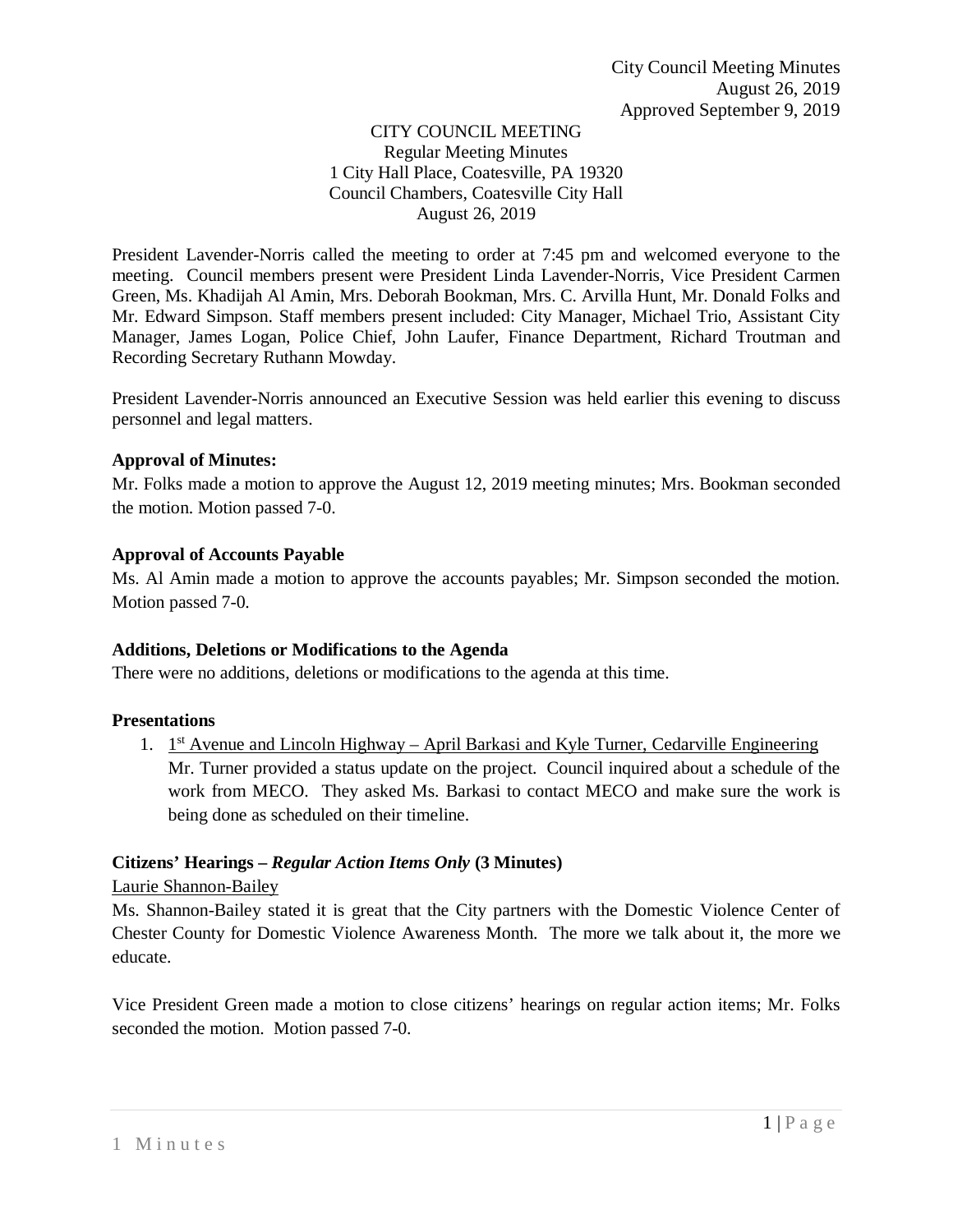### **Regular Action Items**

1. Receive and consider Marie Lawson to the Civil Service Commission for term 2019 – 2022; Fran Scamuffa to the Civil Service Commission for term 2019 – 2022; and Fran Scamuffa to the Vacant Property Commission for the term 2018-2021

Mr. Simpson made a motion to appoint Marie Lawson to the Civil Service Commission for the term 2019-2022; Vice President Green seconded the motion. Motion passed 7-0.

Mr. Simpson made a motion to appoint Fran Scamuffa to the Vacant Property Committee for the term 2018-2021; Ms. Al Amin seconded the motion. Motion passed 7-0.

- 2. Receive and consider request from Domestic Violence Center of Chester County to decorate downtown in purple ribbons as done annually for the month of October Vice President Green made a motion to approve the request from the Domestic Violence Center to decorate downtown in purple ribbons as done annually for the month of October; Mrs. Bookman seconded the motion. Motion passed 7-0.
- 3. Receive and consider authorizing the Solicitor to attend and appeal on behalf of the City the Assessment Appeals submitted on properties over \$200,000.

Vice President Green made a motion authorizing the Solicitor to attend and appeal on behalf of the City of Coatesville the assessment appeals submitted on properties over \$200,000; Mr. Folks seconded the motion. Motion passed 7-0.

Vice President Green made a motion to close action items; Ms. Al Amin seconded the motion. Motion passed 7-0.

### **Discussion Item**

1. Meeting Minutes

There was no discussion on the meting minutes.

2. Community Center – Voting

The location for voting needs to be moved from the Community Center. Voter services needs to be notified. In May, the voters used  $2<sup>nd</sup>$  Baptist Church. Follow statutory regulations.

3. LERTA

The City LERTA will remain at 10 year and not change to the School District 5 year.

### **Solicitors Report**

Mr. Verwey announced he:

- Continued work to resolve certain litigation matters
- Worked on Right to Know request matter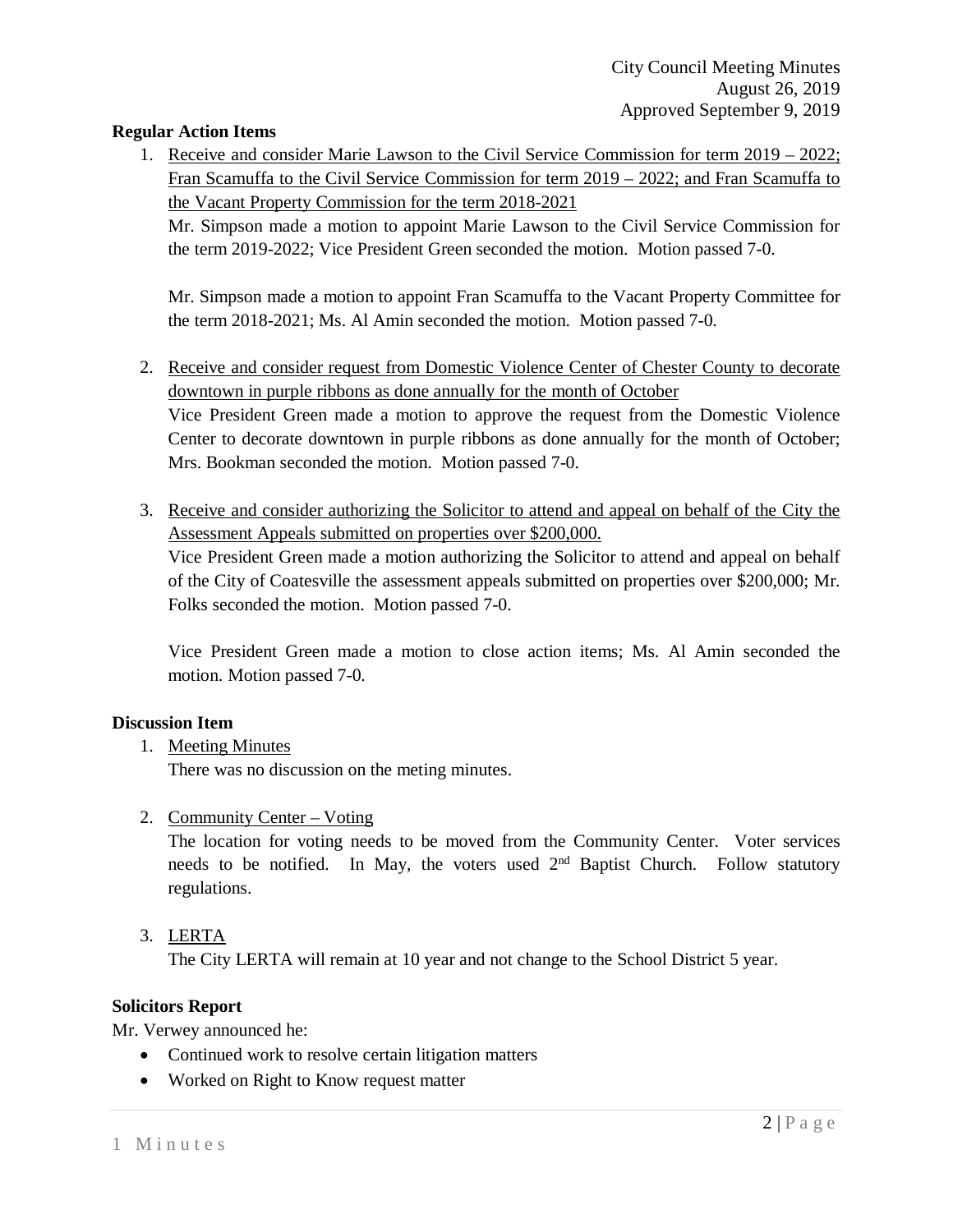• Advised on certain zoning issues.

## **City Manager's Report**

Mr. Trio announced;

- Land development is ongoing
- Arooga's franchise "box out" interior work has been filed with the City for permit reviews.
- King Lovett has been issuing a lot of Quality of Life citations
- Catalyst has completed the route 82 and 30 bypass Digital Billboard
- Train Station pre-bid meeting on the facade and minor improvements bids due the September 23, 2019

### **Assistant City Manager Report**

There was no Assistant City Manager report at this time.

## **Finance Director Report**

There was no Finance Report at this time. The report will be only once a month. Audit report was provided at the last meeting.

## **Citizens' Hearings –** *Non-Agenda Items Only* **(3 Minutes)**

### Michael Russo

Mr. Russo announced he is a contractor who bid on Patton Park. He explained that he dug out curbs for Newlin Homes. Council explained the property where Newlin Homes is, is in South Coatesville and he should talk to the Council at their meeting.

### Laurie Shannon-Bailey

Ms. Shannon bailey asked for a letter of support for the Coatesville Area Juvenile Alliance. The program helps to positively motivate youth offenders, mental health and substance abuse counseling and legal counsel for the families (a lot of offenders do not know their rights.)

Vice President Green made a motion to close citizens' hearings on non-agenda items; Mr. Folk seconded the motion. Motion passed 7-0.

### **Special Events**

There were no special events at this time.

## **Council Comments**

Mr. Simpson thanked everyone for attending the meeting. Thank you, Marie and Fran for their volunteerism on the Civil Service Commission and Vacant Property Committee.

Mr. Folks thanked everyone for attending the meeting. He thanked Mrs. Hunt for his mom's  $90<sup>th</sup>$ birthday cake. His mom turned 90 on Sunday, it was a very special day to have my mother still here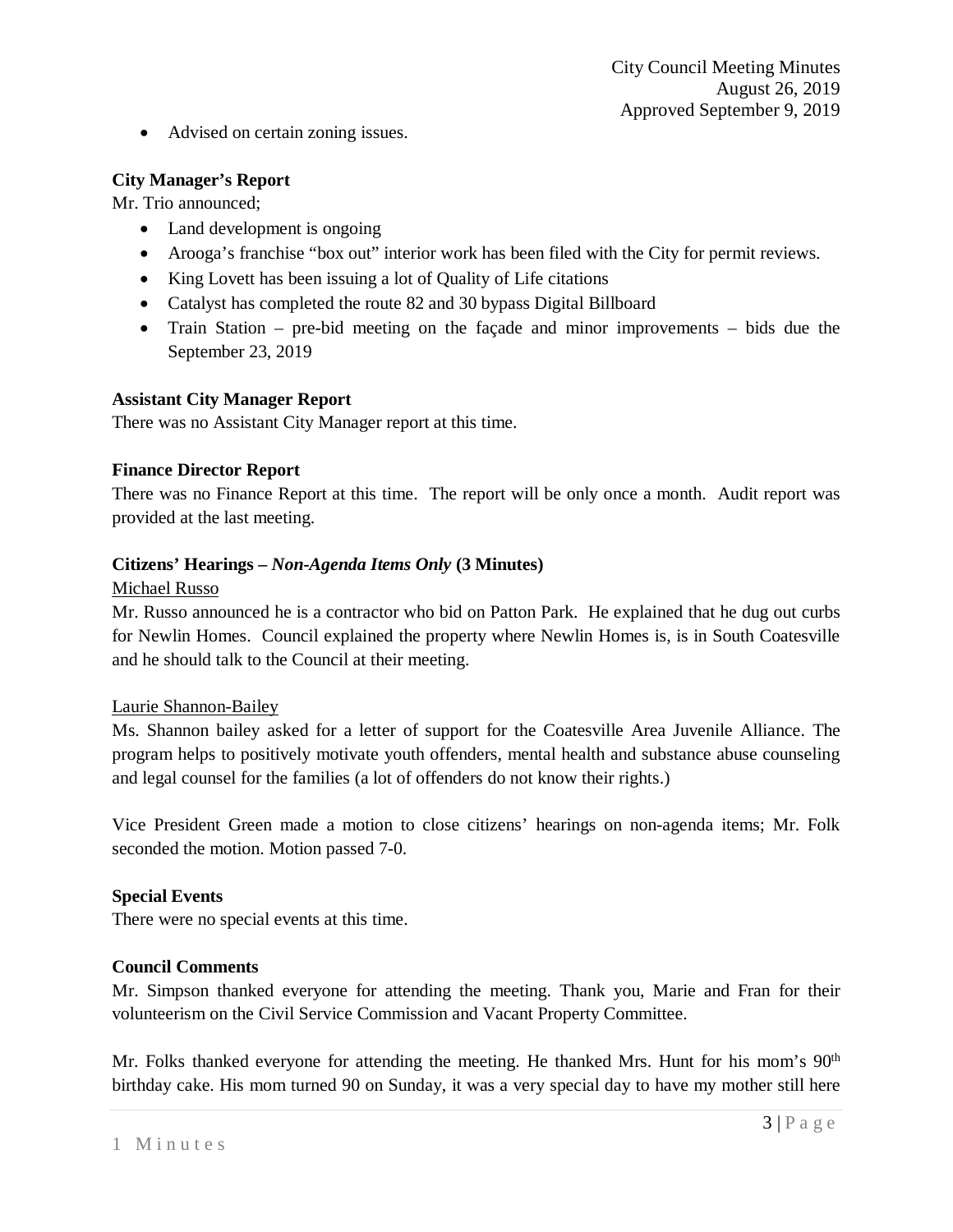with me. I'm ready to start a program, my future granddaughter, had to do some community service. She was pregnant so nobody would take her and she called me. I said I would see what I can do and I talked to the judge and he said they didn't have nothing for her. So, I called my church and got her in there and I thought man, how many other people are out there that can't do real physical work but can go in and file or something like that. My Program is going to be called "Kiki's Second Chance." I'm going to be working with the court system and the church to help people out. I figure as long as I'm here, I might as well make a legacy for my time while I was on the board. The Lord gave me this so I can be a platform. Pray for me that this will work and I can get more places/churches to allow certain people to sweep or come around and clean their property or just going to the churches to help clean up. So, I want to talk to the other judge. I believe in this town and I want to see it prosper. We can give our kids a second chance instead of going to jail. Thank you for coming out.

Mrs. Hunt thanked everyone for coming out and spending the evening with us as we work together and for each other to keep our city beautiful. There was a quote by Maya Angelou, "You will forget what people said and you will forget what people do, but you will never forget how you made them feel." And I say that as a whole on counsel, we have to be mindful of how we treat each other, it could make or break any of us at any time. I would like to encourage us to be more intuitive of what we do and say to each other because it projects and it projects out to the public, and we always want to stand as a unit. I remember what my grandmother used to say "When you point one finger, four fingers come back to you."

Ms. Al Amin thanked everyone for attending the meeting. Marie and Fran, thank you both for stepping up to the boards. They were both positions that need to be filled, so thank you for volunteering your time. Miss Bailey, thank you for what you're doing with the juveniles in the community and that too is a very well needed program. Safe travels home.

Mrs. Bookman thanked everyone for attending the meeting. Thank you for your service in time and spending your time with us this evening. Safe travels.

Vice President Green thanked everyone for attending the meeting. Marie, it is so good seeing you today. Thank you and Fran for taking key positions that needed to be filled. The lady who does the Lancaster paper, we've been having some really, really good summer series every other Friday. This Friday is our final one. They are very amazing. God has blessed us with good weather. We have a really good turnout; the crowds are just a nice crowd and no incidents. Everyone is out bringing their chairs and having a good time. For those who have been there, Fran, you have almost been to everyone. We've been blessed and the next one, the final one is next Friday. Laurie, you know how I feel about your organization. It's just so well needed and I'm always glad when you come to the podium. I don't think any of us think twice about partnering with an organization like yours, especially if Sgt. Ollis is in it. Your organization, and Amanda, in the Domestic Violence Group is something that is very, very dear to a lot of people, they just need that support. Thank you, Charles, for always coming out, sitting here and observing. I know you're going to do wonders for the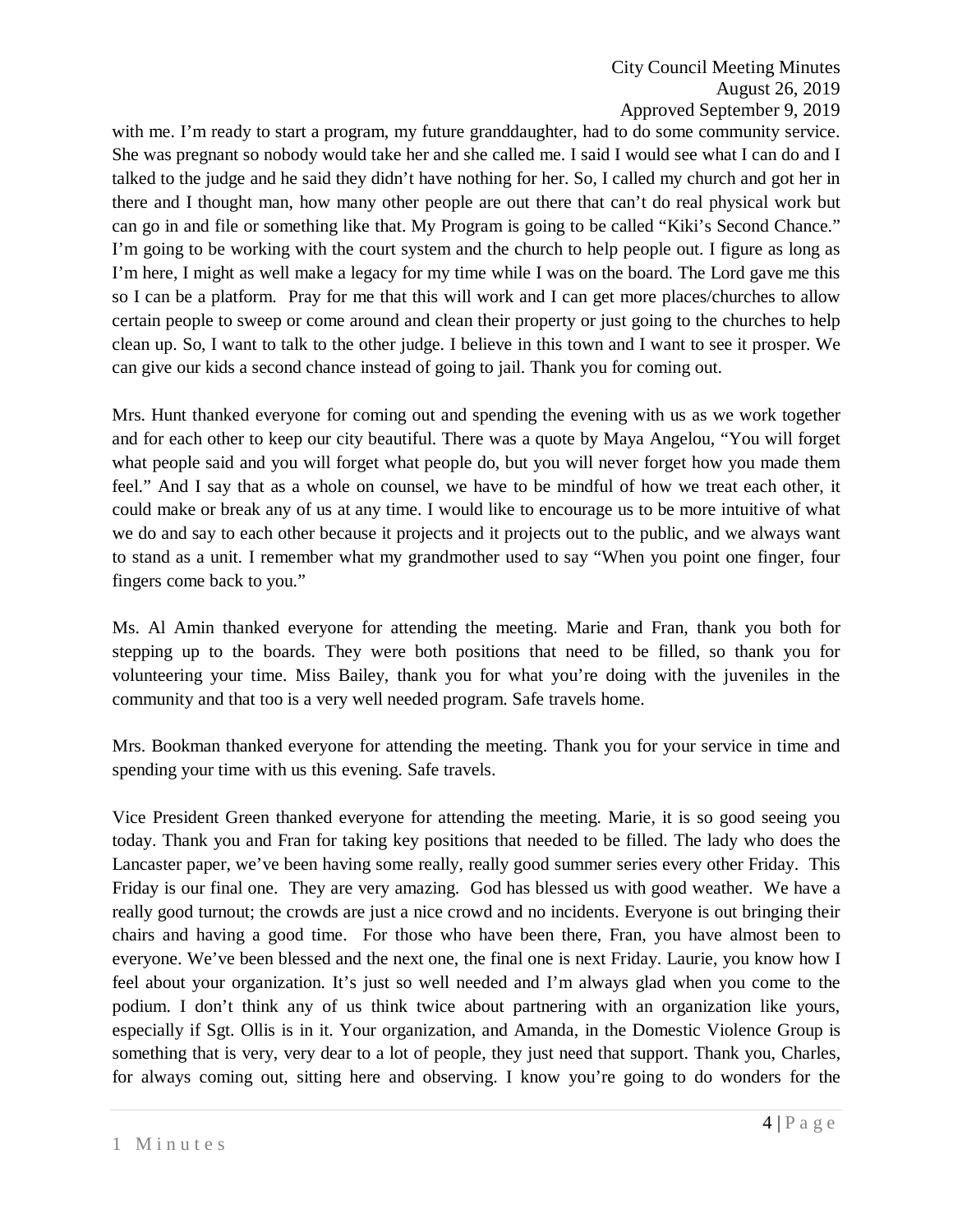Downtown. Thank you for taking the time out and coming to our meetings. Thank everyone for coming and have a safe trip home.

President Lavender-Norris stated I'd like to take time to memorialize where we've been and where we are in our accomplishments since 2015:

- Established partnerships with Tower Health, Brandywine Health, natural Lands and 2nd Century Alliance
- Did not raise taxes
- Established Unity Day, Sounds of Summer, and the Grand Prix
- Have entailed  $3<sup>rd</sup>$  and  $4<sup>th</sup>$  Avenue Streetscapes
- Worked on Route 30 and 82 alignment
- Legend Properties
	- o Arooga's coming in
	- o The old bank is slated for a restaurant
	- o The corner lot is slated for retail mixed us
- Established LERTA
- Patton Park, Palmer Park improvements, Ash Park is moving into its advisory stage
- Established Instant ticketing for quality of life and blight remediation
- Hired Assistant City Manager, New Solicitor, new Codes Supervisor, New Finance **Director**
- City Hall Renovations
- Partnered to restore SEPTA Rail Service
- VPP grant for Economic Development Study
- Midway Arts building
- Chertok's warehouse renovated for up to 10 apartments
- Obtained Urban City Grants
- Amended Opportunity Zone designation
	- o Catalyst rt 30 billboard
	- o State Representative Dan Williams
	- o Coatesville District Court
- Also, we have 3 revenue generating relationships and soon to be 4 with the Amphitheatre with Catalyst

Fate may have brought us to this point but faith is going to bring us through. Our City is no longer hidden under a cloud of negativity like a candle under a bushel. We're in the process of rebranding and we've been running this race with the understanding that it isn't given to the swift but to those who endure. The City of Coatesville is a winner. God Bless you. I look forward to seeing you at the next council meeting

# **Adjournment**